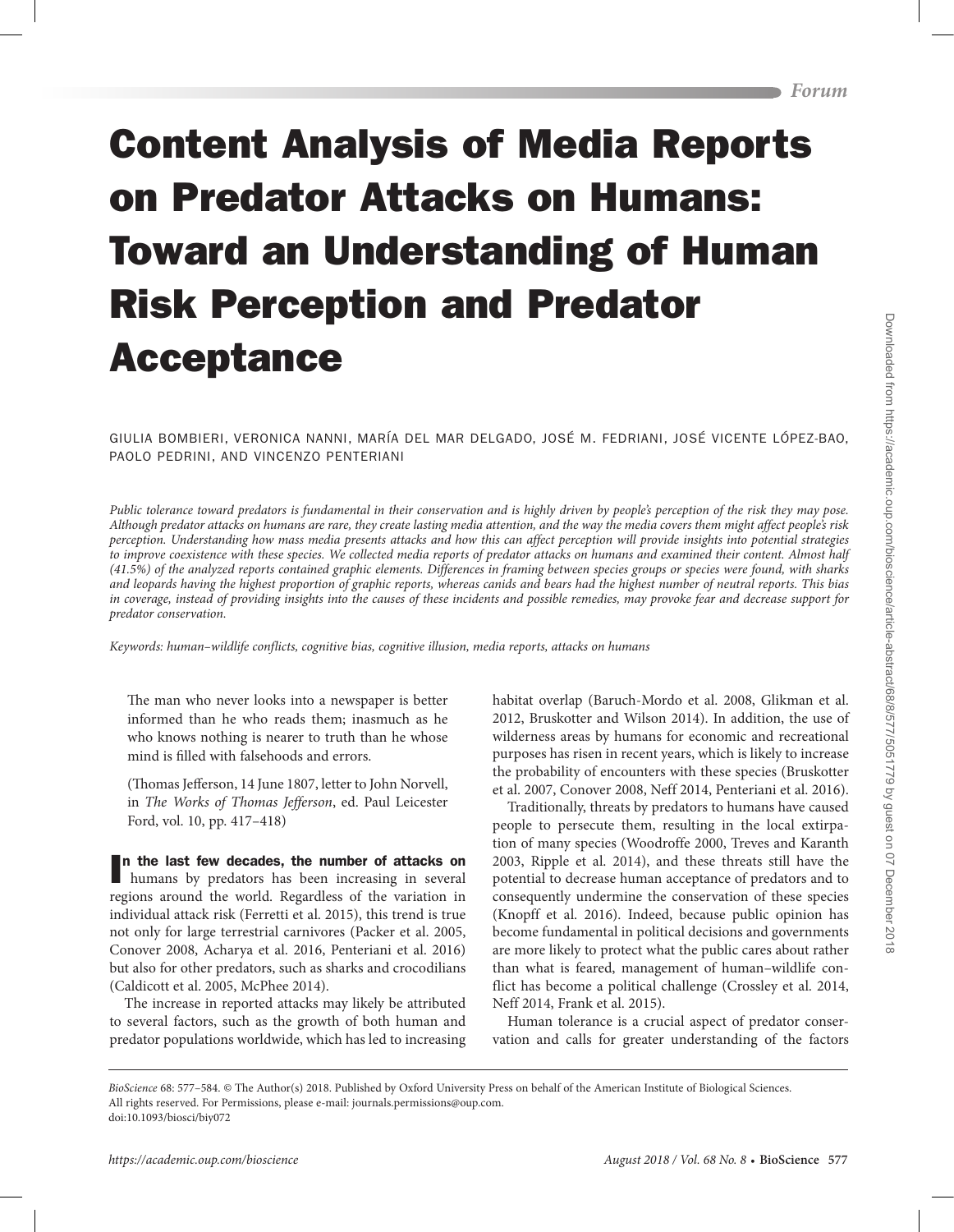that enhance or inhibit such tolerance (Ripple et al. 2014). Generally, tolerance is lower when people associate large carnivores with high levels of risk (Treves and Karanth 2003, Eriksson et al. 2015, Knopff et al. 2016), and antipredator feelings can hamper conservation efforts and be deeply entrenched in human culture, sometimes lasting centuries after predators have been extirpated (Kellert et al. 1996).

Antipredator sentiments can be exacerbated by an exaggerated perception of the risk associated with predator attacks on humans (Gore and Knuth 2009, Hathaway et al. 2017). Several models and theories have been developed to try explaining risk perception (e.g., psychometric model, Fischhoff et al. 1978; cultural theory, Douglas and Wildavsky 1982). Studies have shown that people are more likely to make judgements about risks based on their feelings and instinct rather than on analytic evaluation (Slovic and Peters 2006). This leads them to often overestimate events associated with dramatic and sensational items and to underestimate events that are unspectacular. Indeed, people significantly overestimate highly publicized causes of death, which are likely to lead people to be exceedingly fearful of statistically small risks (Sunstein 2002), as is the case for injury and death from predator attacks. The overestimation of risks associated with human safety is the result of a *cognitive bias* (or *cognitive illusion*), a systematic error in judgment common to all human beings that can be due to cognitive limitations and motivational factors (Wilke and Mata 2012). This occurs when rare but striking events are so impressed in our memory that we tend to overestimate their frequency (Kahneman and Tversky 1996). For example, people's risk judgments of low probability events are often inflated because of biased media coverage of natural catastrophes and accidents (Kasperson et al. 1988, Wilke and Mata 2012). In the specific case of attacks by predators on humans, this cognitive bias is likely to occur because even if attacks are rare, they create lasting media attention, which increases our perception of risk (Knopff et al. 2016). Indeed, fear of predators is easily provoked in humans because we have a long evolutionary history of conflictual coexistence with predators that produces a natural fear (Kruuk 2002). This cognitive illusion has obvious relevance when resource managers are asked to make probability judgments about outcomes for which they are responsible (Anderson 1998), as in the specific case of the management of human– predator conflicts. Risk perception and amplification, which involve intuitive judgments made by citizens, may then influence support for predator management and conservation, as well as public receptivity to educational messages (Gore et al. 2007, Bhatia et al. 2013).

Reading news on the Web has become a regular habit for many people, offering unlimited coverage of breaking news worldwide. The impact of the media on our perception of an event is well known and recognized, and different models exist that illustrate how mass media drive public perception (e.g., framing, priming and agenda setting; McCombs and Shaw 1972, Kasperson et al. 1988, Scheufele and Tewksbury

2007). In addition, the possible role of graphic information in risk perception and the acquisition of fear is now widely accepted (e.g., Altheide 1997, Burns and Crawford 1999, Harrell 2000, Field et al. 2001, Zillmann et al. 2004, Quillian and Pager 2010, Schafer 2011, Visser et al. 2013, Ruigrok et al. 2016). Indeed, we fear what is most readily available in our minds, and graphic texts and/or images of media reports may form indelible memories that help construct our intuitive rule of thumb for judging risks (Myers 2001). Some studies have showed that media coverage increased after a predator attack, suggesting that extensive coverage and the negative attitude of the media may lead to a decrease in public tolerance for predators (Gullo et al. 1997, Siemer et al., 2009, 2014, McCagh et al. 2015, Sabatier and Huveneers 2018). For example, Røskaft and colleagues (2003) reported that the increased negative attitude toward large carnivores in the Norwegian media may explain the increased fear of brown bears (*Ursus arctos*) in that country. This phenomenon reveals the important role played by mass media in emphasizing or not emphasizing attack events, ultimately influencing perceived risks and amplifying our fear of predators (Armfield 2007, Knopff et al. 2016).

Analysis of media reports of predator attacks on humans can provide insight into potential strategies for the coexistence of predators and humans: Most people will never encounter a predator in the wild, making depiction by the media a crucial factor in public perceptions about the risks (Jacobson et al. 2012). Because viewing negative media reports is associated with the greatest increases in anxiety and fear (e.g., Harrell 2000, Field et al. 2001, Visser et al. 2013), the main aim of this work is to analyze media reports of predator attacks on humans to (a) highlight how the media conveys information on predator attack events and, consequently, (b) understand how these media reports may affect human perception of risk and, as an end consequence, predator acceptance by the public.

## Methods

We reviewed media reports of predator attacks on humans from January 2005 to July 2016 by using the name of 13 species of predator or groups of predators combined with the word "attack." Specifically, we searched for media reports on attacks related to 10 large carnivores: both Eurasian and North American brown bears and grizzlies (*Ursus arctos* and *Ursus arctos horribilis*), black bears (*Ursus americanus*), sloth bears (*Melursus ursinus*), polar bears (*Ursus maritimus*), gray wolves (*Canis lupus*), coyotes (*Canis latrans*), cougars (*Puma concolor*), leopards (*Panthera pardus*), lions (*Panthera leo*), and tigers (*Panthera tigris*), as well as the generic words "alligator," "crocodile," and "shark." In fact, in most of the reported attacks by these latter three groups of predators, the exact species is unknown or rarely mentioned. We also tried to search for media reports using the words "maul" and "kill," but we got nearly the same news articles, so we only used the word "attack" followed by one of the years between 2005 and 2016 (e.g., "crocodile attack 2006" or "cougar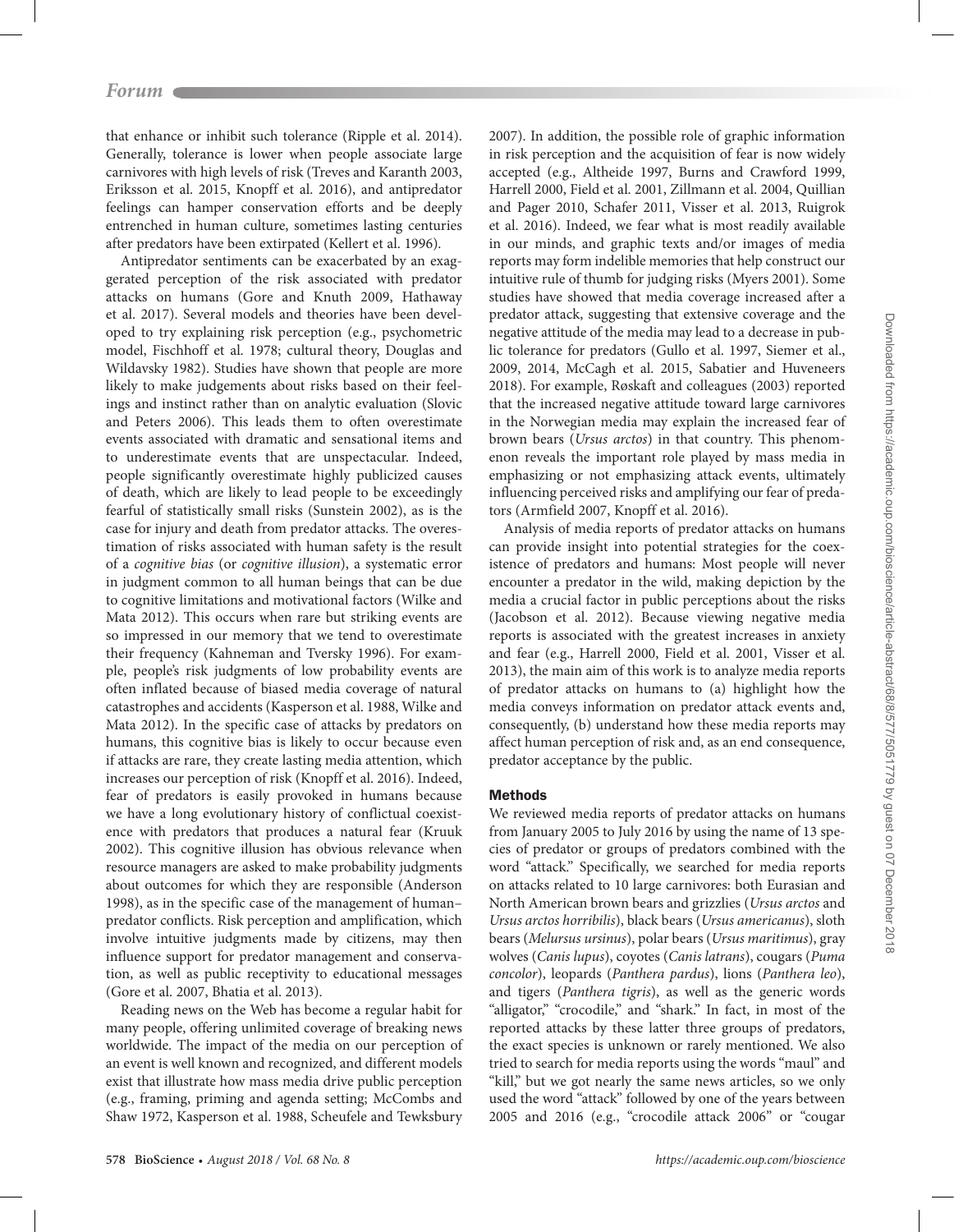attack 2014"). These parameters determined a total of 156 search words combinations—that is, 12 years  $\times$  (10 species + 3 species groups). By simulating Web searches of people looking at news on the Internet, we collected attack news on the first five pages of Google (when no more articles on attacks by a particular species were shown) or up to the tenth Google page if news about attacks on humans were still present on the fifth page.

For every media report, we scored the (a) title and (b) subheading (if any), as well as (if any) picture(s) and/or drawing(s) of (c) predators and (d) people (or elements such as canoes, paddles, and surfboards that were related with the attack scenario). These elements of a media report are the means through which news frames are made relevant (Zillmann et al. 2004). Scores were recorded as 0 for *neutral* content, 1 for *graphic* content, and 2 for *positive or safe* content. Examples of neutral versus graphic titles or subheadings include the following, respectively: (a) "Bear attacks leave at least three people dead in Siberia and far-east Russia" versus "Siberia: Bear buries woman alive so it can come back and eat her later"; (b) "Elderly Montana woman dies from rare black bear attack" versus "Human flesh found in stomach of bear shot after fatal attacks"; (c) "Wild leopard enters school and attacks six people" versus "Bloody brutal leopard attack in India"; (d) "Leopard attacks and kills girl in Mumbai suburb" versus "Man 'scalped' in deadly leopard attack in India"; (e) "Woman dies in WA shark attack" versus "Shark kills diver while daughter watches in horror"; (f) "Teen killed in shark attack" versus "Shark spotted with the body of a man in its jaws as witnesses look on in horror "; (g) "Wolves kill teacher in Alaska" versus "Wolf pack attacks Chinese villagers, tearing off victim's ear"; and (h) "Woman killed by crocodile near Bhitarkanika National Park in Odisha" versus "Human remains discovered inside crocodile during search for woman killed in attack."

In addition, we considered as graphic text those that included words such as "blood," "bloody," "badly," "gruesome," "eaten," "horror," "horrific," "man-eating," "nightmare," "scary," "terrifying," "terrorizes," and "jaws" (e.g., "…alligator snatched child in its jaws"), as well as explicit mention of the injured part of the body (e.g., "A great white shark ate my leg"). However, just specific mention of bodily injuries, such as "Boy sustains leg injuries in croc attack," was not considered as graphic.

We considered drawings and pictures as being graphic if images (a) explicitly showed predator "weapons," meaning teeth and claws; (b) showed the attack; and/or (c) included details of injured parts of the body or people clearly displaying their injuries, as well as dead people. Images of the animal in normal postures, such as a mother bear with cubs, a resting lion, a swimming shark, or a sleeping crocodile, were considered as neutral. As for pictures, the entire media report was considered to have graphic images even if only one image had explicit content having the potential to stimulate a feeling of fear in readers. Safe pictures or texts were

those considered to convey the message that the predator has been trapped and/or killed, as well as pictures of fences, nets, and warning panels, which should reassure people that the situation is under control.

To verify whether the criteria we used to score the different elements of media reports were generalizable, we prepared and distributed an online survey with the aim of estimating the rate of agreement between the respondents and our score for the same elements. In the survey, we presented a total of 40 elements of media reports (i.e., 10 titles, 10 subheadings, 10 pictures of the predator, and 10 pictures of the human or elements related to the attack scenario) randomly chosen from the media reports we had previously collected and scored for the study, and we asked people to assign a score to each element based on their personal opinion. The possible scores were the same as those that we used (i.e., 0 for *neutral*, 1 for *graphic*, and 2 for *positive*), and we received 47 responses (supplemental file S3). The age range of the respondents was 23–49 years old. Twenty-one of the people surveyed were students or hold a degree in biology-related fields, whereas 26 of the people have other kinds of background. Twenty-seven of the respondents were females, and 20 were males. For each element presented, we calculated the percentages of people who agreed with our score: On average, 78.9% of those surveyed agreed with our scores for graphic contents, whereas 57.7% and 33.1% agreed with our evaluation of neutral and safe contents, respectively. The low agreement for neutral and safe contents is mainly due to people who classified these two categories as graphic (51.6%). This means that the respondents' perceptions of the media reports were even more negative than our perception when we classified the attack reports. That is, our results might underestimate the negative impact of the contents of media reports on predator attacks on humans.

As an additional parameter of the way in which the media conveys information on attacks on humans, we calculated an overall score for each media report. The *overall score* defined in a global manner the content of each media report, based on the rule that the presence of even only one graphic element in a media report (i.e., a minimum of one element of the report with a score equal to 1) classified the report as graphic (i.e., overall score equal to 1), even if elements with a score of 0 or 2 were also present in the report. Once we assigned the overall scores equal to 1, the remaining media reports were classified as safe or positive (i.e., overall score equal to 2) if they contained at least one safe or positive element (even if a 0 score was present), whereas the rest were classified as neutral (i.e., overall score equal to 0). Our results are presented per group of species (i.e., bears, including black, brown, polar and sloth bears; canids, including coyotes and gray wolves; reptiles, including crocodiles and alligators; felids, including cougars, leopards, lions, and tigers; and sharks), as well as for each of the above-mentioned species, except for sharks and reptiles, which are only presented as groups of species (supplemental files S1 and S2).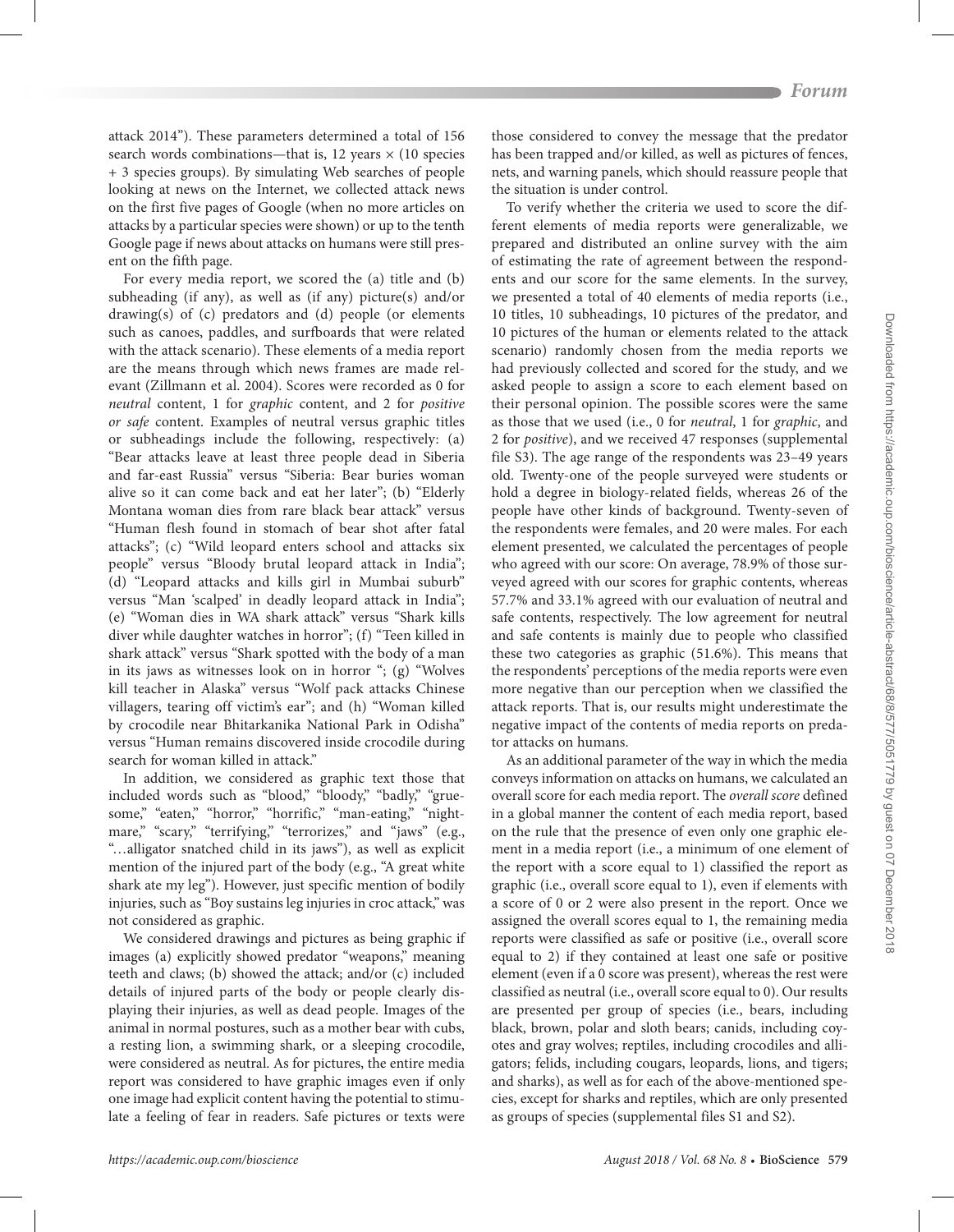

*Figure 1. The percentages for each score category (graphic, positive or safe, and neutral) of the different elements of media reports (***n** *= 1584; from January 2005 to July 2016) on attacks on humans by 10 large carnivore species, reptiles and sharks. The following elements were taken into account within each media report: (a) title (***n** *= 1584), (b) subheading*   $(n = 642)$ , (c) picture or video of the predator  $(n = 780)$ , (d) picture or video of the human  $(n = 657)$ , and (e) the overall *score (see the Methods section for more details;* **n** *= 1584). (Photograph credits: all the photographs were downloaded from*  **www.123rf.com***, Image ID no. 49,214,234, action sports (brown bear); no. 22,164,614, William Perugini (rescue team); and no. 31,900,112, Dennis Jacobsen (tiger).*

# Results: Overall view

From January 2005 to July 2016, the Web search resulted in a total of 1584 media reports for all the species and groups of species pooled (supplemental file S4). The media reports principally focused on bears (30.1%, *n* = 477), reptiles (24.6%, *n* = 389) and felids (23.4%, *n* = 371), followed by sharks (11.7%, *n* = 185) and canids (10.2%, *n* = 162). In particular, (a)  $14.0\%$  ( $n = 221$ ) of media reports concerned attacks by brown bears,  $10.4\%$  ( $n = 164$ ) by black bears,  $4.3\%$  $(n = 68)$  by polar bears, and 1.5%  $(n = 24)$  by sloth bears; (b) 11.2% (*n* = 177) reported attacks by leopards, 5.7% (*n* = 90) by cougars, 4.6% (*n* = 73) by lions, and 2.0% (*n* = 31) by tigers; and (c)  $6.4\%$  ( $n = 101$ ) reported attacks by coyotes and 3.9% ( $n = 61$ ) wolves.

# Half of the media reports showed graphic content

Pictures of predators and people displayed graphic content (38.5% and 36.8%, respectively) more frequently than titles and subheadings, which were prevalently neutral (figure 1). Based on the overall score, almost half  $(41.5\%; n = 657)$ of the examined media reports were classified as having graphic content, whereas 53% (*n* = 840) of the media reports were classified as neutral (only 5.5% of the media reports showed positive or safe elements;  $n = 87$ ).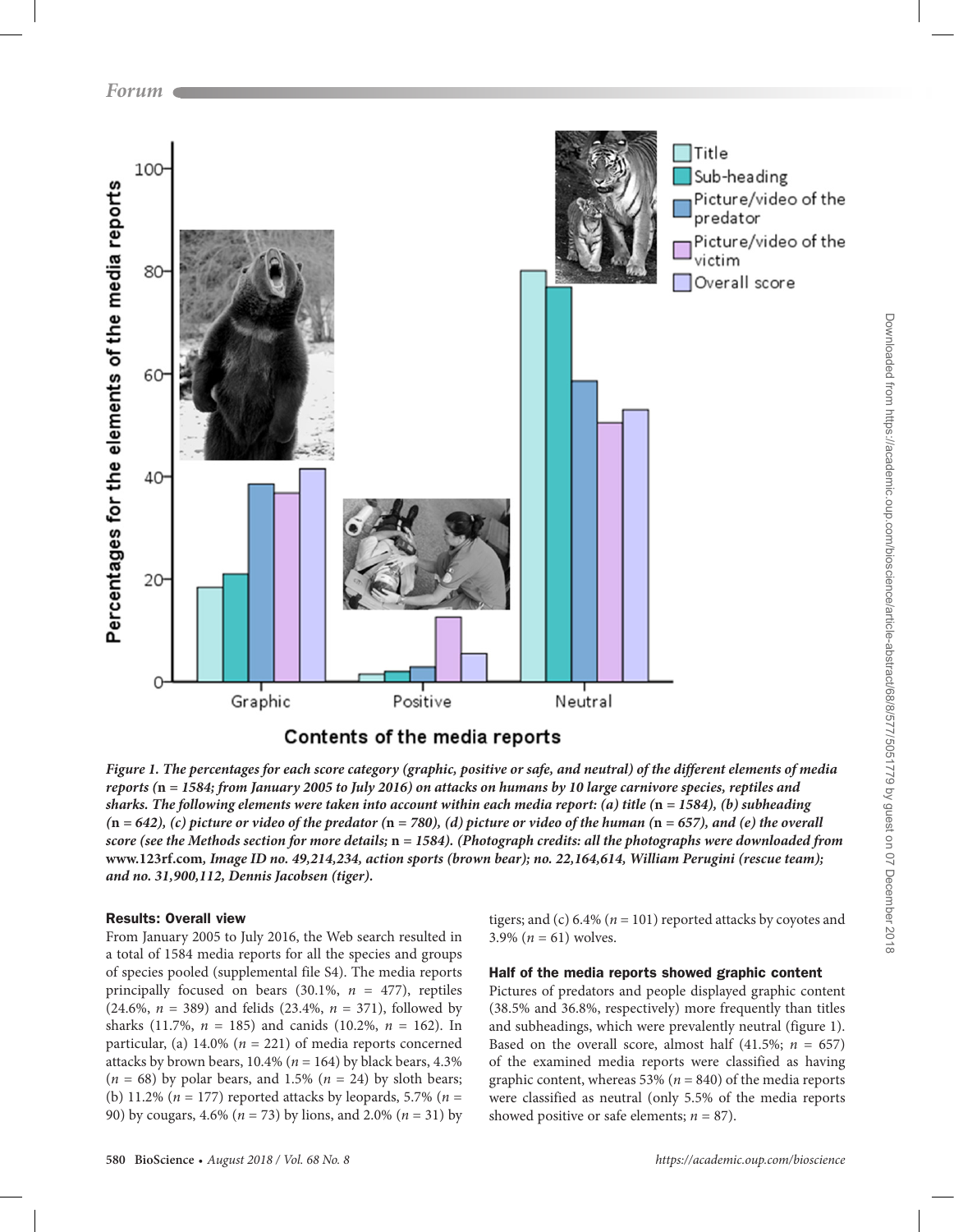

*Figure 2. The percentages of the different categories (graphic, positive or safe, and neutral) obtained from the overall scores for the different groups of predators. The overall score defined in a global manner the content of each media report, based on the rule that the presence of even only one graphic element in a media report (i.e., a minimum of one element of the report with a score equal to 1) classified the report as graphic (i.e., overall score equal to 1), even if elements with scores of 0 or 2 were also present in the report. Once we assigned the overall scores equal to 1, the remaining media reports were classified as safe or positive (i.e., overall score equal to 2) if they contained at least one safe or positive element (even if a 0 score was present), whereas the rest were classified as neutral (i.e., overall score equal to 0).*

#### Patterns of media reports for species groups

When we compared the different groups of species, graphic titles were found more frequently in those news articles reporting attacks by reptiles, bears, and felids, whereas graphic subheadings were primarily used for sharks, followed by reptiles and bears (supplemental file S1). Graphic images of the predator were most frequent in cases of felid and reptile attacks, whereas graphic victim pictures and videos were more common in those media reports related to attacks by felids, bears, and sharks (supplemental file S1). Consequently, when comparing the overall score between species groups, reptiles, felids, and bears had the highest percentage of graphic reports (figure 2).

When comparing the overall score within groups (supplemental file S1), we found that sharks, canids, and bears showed the highest difference in the overall score. Indeed, reports on shark attacks were mostly graphic (60%), whereas reports on canids and bears were mainly neutral (62% and 59%, respectively).

#### Patterns of media reports for species

When we compared patterns between species (supplemental file S2), graphic titles were found more frequently in those news articles reporting attacks by leopards, brown bears, and polar bears. Graphic subheadings were primarily used for polar bears and leopards. Graphic images of the predator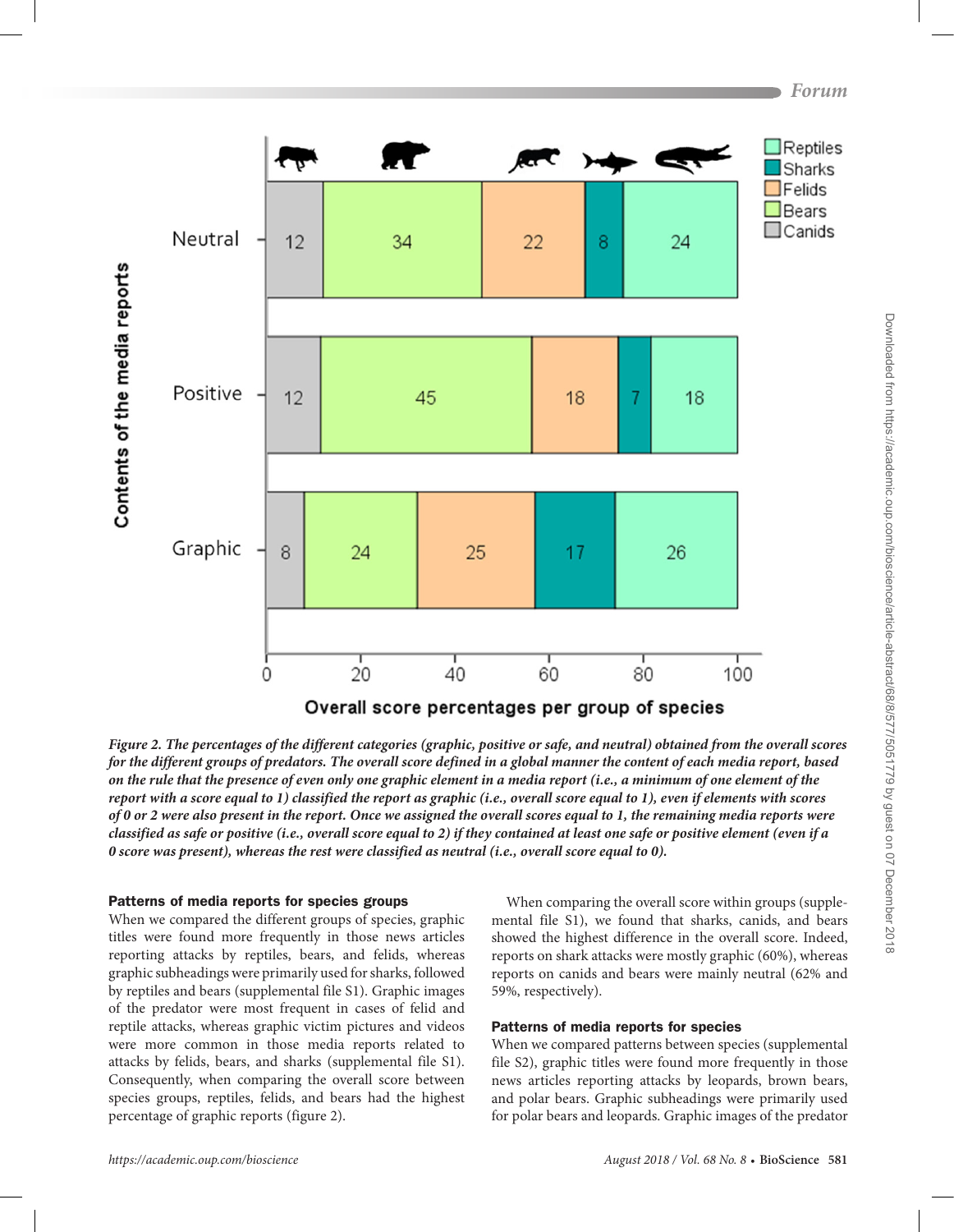were most frequent for leopards and brown bears, whereas graphic victim pictures and videos were more common in those media reports related to attacks by leopards and brown bears.

Patterns within species show that leopards, wolves, and black bears present the highest difference in the overall score. Specifically, reports on leopard attacks were mostly graphic (63%), whereas reports on wolves and black bears were mainly neutral (72% and 67%, respectively).

#### **Discussion**

Even if in most of the reports and for several groups of species neutral elements were dominant, we found that nearly half (41.5%) of the media reports analyzed, dating from 2005 to 2016, contained graphic contents. Moreover, we found differences in framing between groups or species, which could be due to distinct cultural and social factors associated with the different species. Specifically, sharks and leopards were the groups or species with the highest proportion of graphic reports (60% and 63%, respectively, of graphic reports calculated on the total of reports for the group or species considered). On the other hand, canids and bears were the groups with the highest proportion of neutral reports (62% and 59%, respectively, of neutral reports calculated on the total of reports for the group). Given the large number of reports and species considered, as well as the power that graphic content has on viewers' perceptions, 41.5% represents a relatively high proportion of graphic reports. Memory for graphic elements in media reports, indeed, has been shown to be stronger than memory for nongraphic ones, especially when supported by visual images (Harrell 2000). Indeed, viewers who watch negative-news reports tend to remember a higher percentage of the stories they watched than do positive-news viewers.

In addition, most people can live their entire lives without seeing a predator outside of a zoo or an aquarium and therefore rely on the media to form their opinion about them. By carefully framing the graphic images of the stories of personal injury and death, media reports may persuade the audience that a predator is a threat (Schafer 2011) and elicit a cognitive illusion about a phenomenon that, in reality, is extremely rare (Penteriani et al. 2016). This may generate fear that can lead not only to significant public resistance toward predator conservation efforts (Jacobson et al. 2012) but also to increased support for lethal management actions toward predators (Thompson et al. 2003, Meeuwig and Ferreira 2014, Shiffman 2014). By provoking unnecessary fears through graphic contents, reports on predator attacks do not help to accurately inform people about how to correctly behave when in a landscape inhabited by predators, although it has been shown that appropriate behaviors may help significantly reduce the number of attacks (Penteriani et al. 2016). Instead, by providing accurate information about the attacks and how to avoid them, the media has the potential to promote both carnivore conservation and human safety. To this aim, constant engagement of carnivore

experts with the media, aimed at providing correct knowledge about carnivores, might lead to a positive change in how human–carnivore conflicts are covered. For instance, a recent study by Hathaway and colleagues (2017) showed that sensitization workshops held for local reporters in India had a positive effect on the quality of media reports regarding human–leopard interactions.

Today, the media landscape is characterized by an increasing number of media outlets that compete for the attention of readers, leading to a form of journalism that is heavily market oriented (Ruigrok et al. 2016). The human-impact angle is commonly used in media reports, and the saying "if it bleeds, it leads" has been professed as the motto under which much American journalism operates (Zillmann et al. 2004). This commercialization and fierce competition dictate that editors and journalists focus on more attractive news stories with impressive titles and images that are likely to attract large audiences and advertisers (Zillmann et al. 2004). For example, after each shooting incident in the United States, various media outlets flood the public with shocking accounts, such as through sensationalistic media reports of select horrific incidents (Burns and Crawford 1999), and in online news media, the coverage of youth crime is exaggerated compared with the facts (Ruigrok et al. 2016). This is similar to what happens for predators: A frequently biased coverage of predator attacks on humans may reinforce the existing feeling of insecurity rather than provide insights into the causes of these incidents and possible remedies, and this way of covering attacks on humans may contribute to the feeling that a fear of predators reigns in human communities and that repressive measures are needed. A considerable amount of research has been conducted on the effects of the framing of news reports (Zillmann et al. 2004). In the case of predator attacks and conflicts, studies have analyzed media coverage and suggested how changes in public perception and tolerance toward predators might be driven by the media (Thompson et al. 2003, Muter et al. 2013, Siemer et al. 2014, Crown and Doubleday 2017).

Fear of potential dangers during outdoor activities in areas inhabited by predators may encourage people to stay indoors, where they watch more media reports that tell them things that in turn reinforce their fears (Altheide 1997). Current trends in graphic media reports might contribute to shaping attitudes toward predators, leading to an increase in negative perceptions, mainly in those areas where predator populations are recovering. Therefore, predator–human conflicts are expected to increase (Penteriani et al. 2016) and, consequently, to generate an increasing number of graphic media reports. Moreover, the magnitude of negative perceptions and phobias toward predators can also spread relatively fast. Indeed, a number of studies have shown that there is a familial aggregation of animal phobias, suggesting that there may be a familial transmission process involving either genetic or learning mechanisms (Torgersen 1979, Wing et al. 1982). Furthermore, human attitudes, which can seem to be resistant to change, may also change rapidly when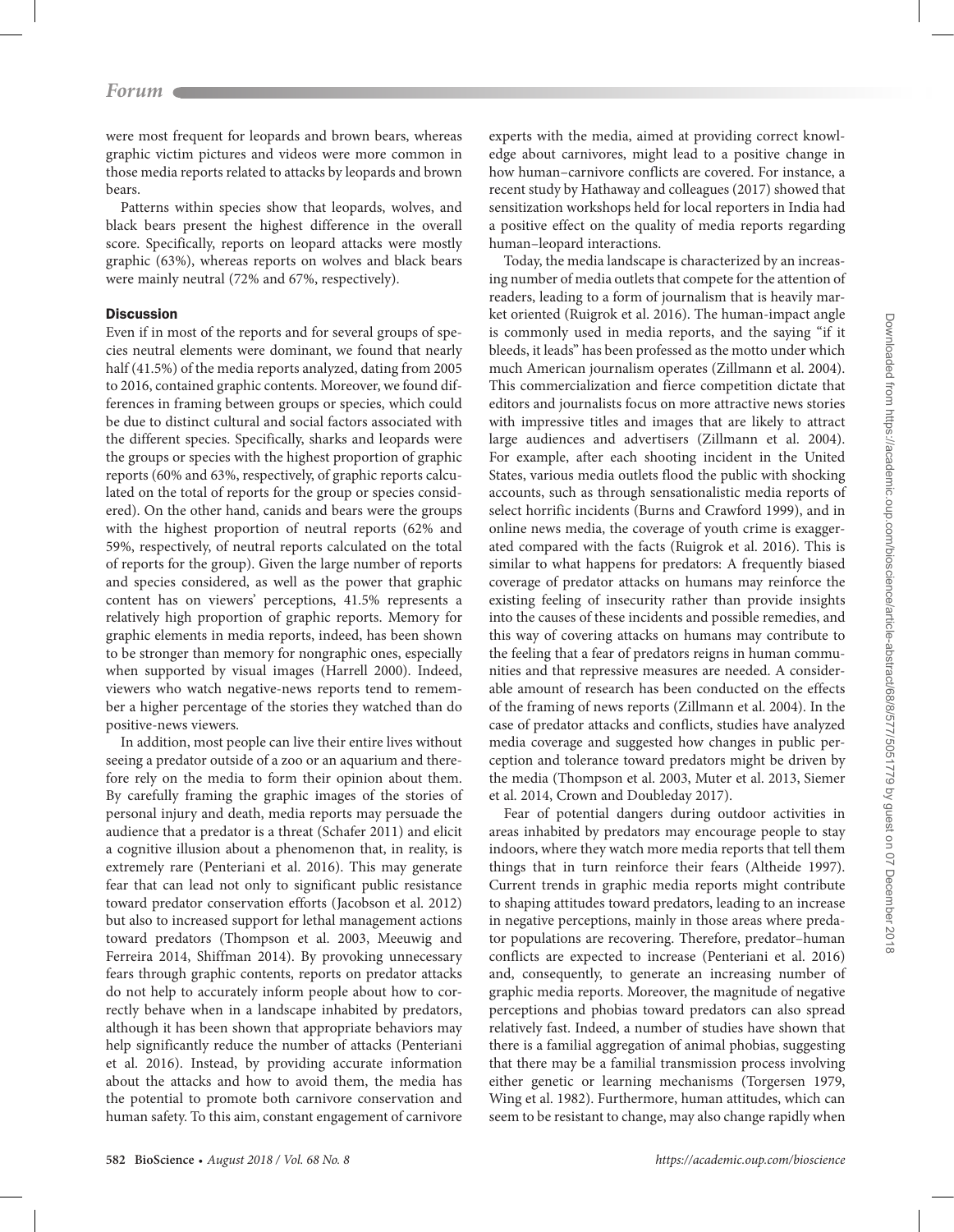human attitudes and feelings are challenged by new information or experiences (Zaller 1992, Olson and Zanna 1993, Eriksson et al. 2015). Schafer (2011) posed the following question: Are we fearful of predators because of our ancestors, our direct experience, or the media telling us that we should be scared? The question as to whether media reports are the cause or the effect of public fears remains unresolved (Altheide 1997).

#### **Conclusions**

Human tolerance represents a fundamental component of predator conservation, and the most important limitation to tolerance is the threat (real and perceived) predators pose to people and goods—more than a lack of wilderness or protected areas (Knopff et al. 2016, López-Bao et al. 2017). With our work, we have highlighted that a relatively highly proportion of graphic contents is present in media reports concerning predator attacks on humans, with different groups or species being differently framed by the media. Because mass media is likely to have an important impact on such tolerance, reducing the still-high number of graphic elements in media reports concerning predator attacks on humans may help avoid creating unnecessary fears. In further research, media reports at local scales could be analyzed, and/or potential differences in the media framing of one or more groups or species between different geographical areas of the world could be explored. In addition to decreased graphic contents, the inclusion of science-based knowledge on large carnivore habits and useful information on how to avoid conflicts may prove to enhance human safety and facilitate coexistence with predators.

#### Acknowledgments

We gratefully acknowledge the very helpful comments of the three anonymous reviewers. GB was funded by the Museo delle Scienze di Trento (Muse), Italy. MMD was funded by a Spanish "Ramon y Cajal" contract (no. RYC-2014-16263). VP was financially supported by the Excellence Project (no. CGL2017-82782-P, financed by the Spanish Ministry of Economy, Industry and Competitiveness, MINECO; the Agencia Estatal de Investigacion; and the Fondo Europeo de Desarrollo Regional of the European Union).

## Supplemental material

Supplementary data are available at *[BIOSCI](https://academic.oup.com/bioscience/article-lookup/doi/10.1093/biosci/biy072#supplementary-data)* online.

#### References cited

- Acharya KP, Paudel PK, Neupane PR, Köhl M. 2016. Human–wildlife conflicts in Nepal: Patterns of human fatalities and injuries caused by large mammals. PLOS ONE 11: 1–18.
- Altheide DL. 1997. The news media, the problem frame, and the production of fear. Sociological Quarterly 38: 647–668.
- Anderson JL. 1998. The interface of Bayesian statistics and cognitive psychology. Conservation Ecology 2 (art. 2).
- Armfield JM. 2007. Understanding animal fears: A comparison of the cognitive vulnerability and harm-looming models. BMC Psychiatry 7 (art. 68).
- Baruch-Mordo S, Breck SW, Wilson KR, Theobald DM. 2008. Spatiotemporal distribution of black bear–human conflicts in Colorado, USA. Journal of Wildlife Management 72: 1853–1862.
- Bhatia S, Athreya V, Grenyer R, Macdonald DW. 2013. Understanding the role of representations of human–leopard conflict in Mumbai through media-content analysis. Conservation Biology 27: 588–594.
- Bruskotter JT, Wilson RS. 2014. Determining where the wild things will be: Using psychological theory to find tolerance for large carnivores. Conservation Letters 7: 158–165.
- Bruskotter JT, Schmidt RH, Teel TL. 2007. Are attitudes toward wolves changing? A case study in Utah. Biological Conservation 139: 211–218.
- Burns R, Crawford C. 1999. School shootings, the media, and public fear: Ingredients for a moral panic. Crime, Law and Social Change 32: 147–168.
- Caldicott DGE, Croser D, Manolis C, Webb G, Britton A. 2005. Crocodile attack in Australia: An analysis of its incidence and review of the pathology and management of crocodilian attacks in general. Wilderness and Environmental Medicine 16: 143–159.
- Conover MR. 2008. Why are so many people attacked by predators? Human–Wildlife Interactions 2: 139–140.
- Crossley R, Collins CM, Sutton SG, Huveneers C. 2014. Public perception and understanding of shark attack mitigation measures in Australia. Human Dimensions of Wildlife 19: 154–165.
- Crown CA, Doubleday KF. 2017. "Man-eaters" in the media: Representation of human–leopard interactions in India across local, national, and international media. Conservation and Society 15: 304–312.
- Douglas M, Wildavsky AB. 1982. Risk and Culture: An Essay on the Selection of Technical and Environmental Dangers. University of California Press.
- Eriksson M, Sandström C, Ericsson G. 2015. Direct experience and attitude change towards bears and wolves. Wildlife Biology 21: 131–137.
- Ferretti F, Jorgensen S, Chapple TK, De Leo G, Micheli F. 2015. Reconciling predator conservation with public safety. Frontiers in Ecology and the Environment 13: 412–417.
- Field AP, Argyris NG, Knowles KA. 2001. Who's afraid of the big bad wolf: A prospective paradigm to test Rachman's indirect pathways in children. Behaviour Research and Therapy 39: 1259–1276.
- Fischhoff B, Slovic P, Lichtenstein S, Read S, Combs B. 1978. How safe is safe enough? A psychometric study of attitudes towards technological risks and benefits. Policy Sciences 9: 127–152.
- Frank J, Johansson M, Flykt A. 2015. Public attitude towards the implementation of management actions aimed at reducing human fear of brown bears and wolves. Wildlife Biology 21: 122–130.
- Glikman JA, Vaske JJ, Bath AJ, Ciucci P, Boitani L. 2012. Residents' support for wolf and bear conservation: The moderating influence of knowledge. European Journal of Wildlife Research 58: 295–302.
- Gore ML, Knuth BA. 2009. Mass media effect on the operating environment of a wildlife-related risk-communication campaign. Journal of Wildlife Management 73: 1407–1413.
- Gore ML, Knuth BA, Curtis PD, Shanahan JE. 2007. Factors influencing risk perception associated with human–black bear conflict. Human Dimensions of Wildlife 12: 133–136.
- Gullo A, Lassiter U, Wolch JR. 1997. Changing attitudes toward California's cougars. Society and Animals 5: 95–116.
- Harrell JP. 2000. Affective Responses to Television Newscasts: Have You Heard the News? PhD dissertation. Western Michigan University, Kalamazoo, Michigan.
- Hathaway RS, Bryant A-EM, Draheim MM, Vinod P, Limaye S, Athreya V. 2017. From fear to understanding: Changes in media representations of leopard incidences after media awareness workshops in Mumbai, India. Journal of Urban Ecology 3 (art. jux009).
- Jacobson SK, Langin C, Carlton JS, Kaid LL. 2012. Content analysis of newspaper coverage of the Florida panther. Conservation Biology 26: 171–179.
- Kahneman D, Tversky A. 1996. On the reality of cognitive illusions. Psychological Review 103: 582–591.